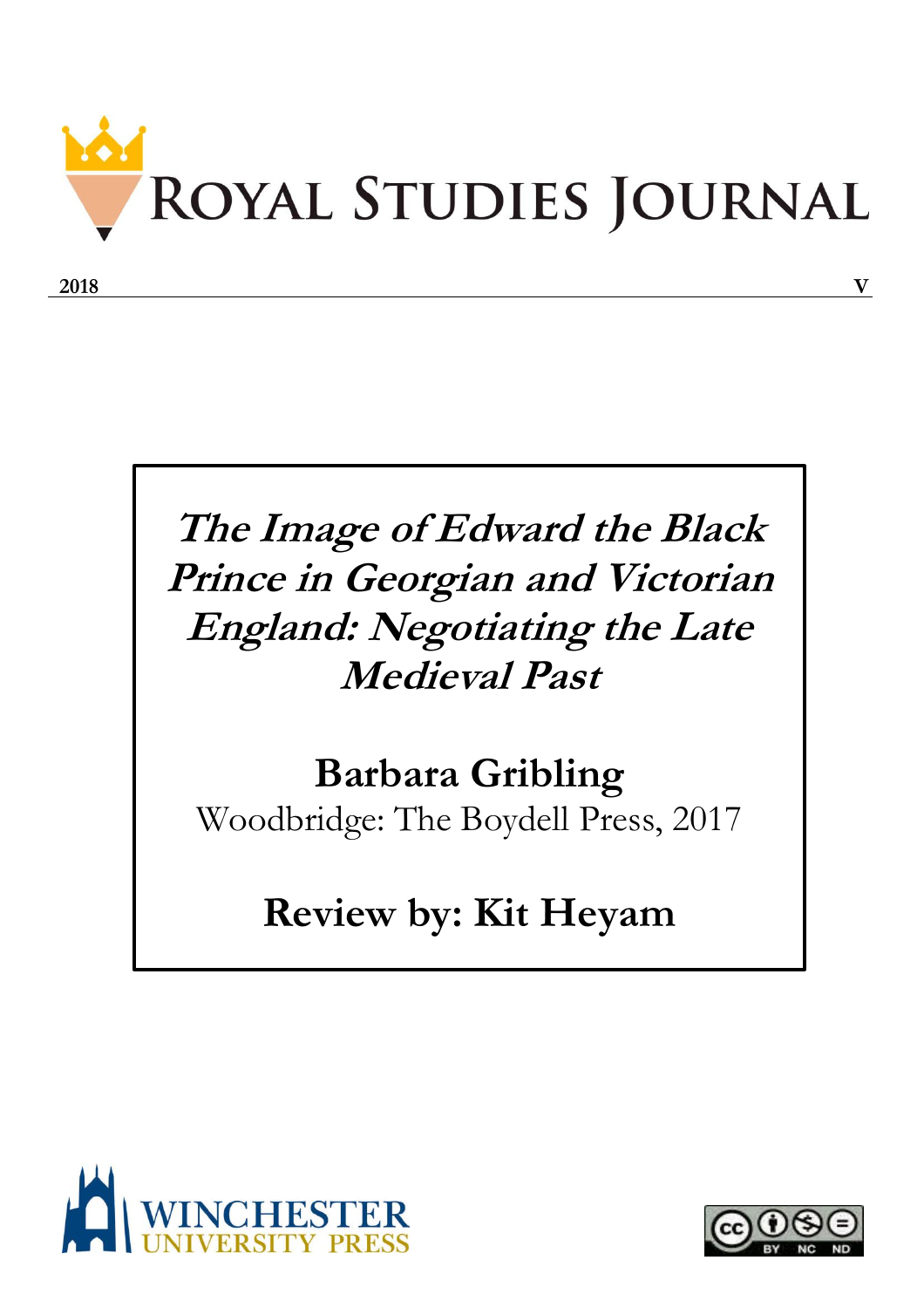*The Image of Edward the Black Prince in Georgian and Victorian England: Negotiating the Late Medieval Past*. By Barbara Gribling. Woodbridge: The Boydell Press, 2017. ISBN 978-0-86193-342-6. xiii +171 pp.  $\ddot{=}$ , 50.00.

he use and representation of Edward the Black Prince is, as Barbara Gribling convincingly demonstrates in this slim book, an apposite and engaging lens through which to examine a myriad of aspects of Georgian and Victorian culture. Most obviously, the Black Prince provides a focus for a reassessment of late eighteenth- and nineteenth-century English medievalism. Gribling complicates the assumption that the Middle Ages were uncritically valorised in Victorian England, showing that attitudes towards and deployments of the Black Prince were decidedly heterogeneous. She also provides two important chronological correctives. Medievalism, in the sense of a preoccupation with the Middle Ages, was—contrary to popular and scholarly imagination—as much a Georgian phenomenon as it was a Victorian, and it overwhelmingly constituted a preoccupation with the *late* Middle Ages, specifically the period between 1200 and 1500. Yet, this book also demonstrates the Black Prince's relevance to several other, less obvious aspects of Georgian and Victorian culture: royal power and self-presentation, political reform, domesticity, militarism, masculinity, and national identity. U

In doing so, Gribling draws on a gloriously diverse set of primary sources. We encounter the Black Prince in texts (Georgian and Victorian historical scholarship, history textbooks, news reports, letters, novels, children's stories, gentlemen's and boys' magazines); performance (plays, opera, melodrama, pantomime, a masked ball); visual art (paintings, carriage decoration, stained glass); and material culture (educational board games, needlework, sculpture, and the wonderfully titled "panstereomachia"—an exhibition of three-dimensional models made from "plastic marble"). This approach—an implicit challenge to the many historians who, consciously or not, insist on the primacy of textual sources as documentary evidence provides a vivid sense of the multiple ways in which the people of eighteenthand nineteenth-century England engaged with their medieval past, and the extent to which this past permeated their culture as a result.

The book has an unusual structure, which, while Gribling justifies it well, threatens to obscure the development of some of the cultural concerns she discusses. It is divided into two parts—the first addressing 'royal' uses of the Black Prince, the second 'popular' uses—which are themselves structured differently. Part I is ordered chronologically, examining successive monarchs' deployments of the Black Prince. Gribling convincingly shows that there are marked differences between how these different figures used his image, and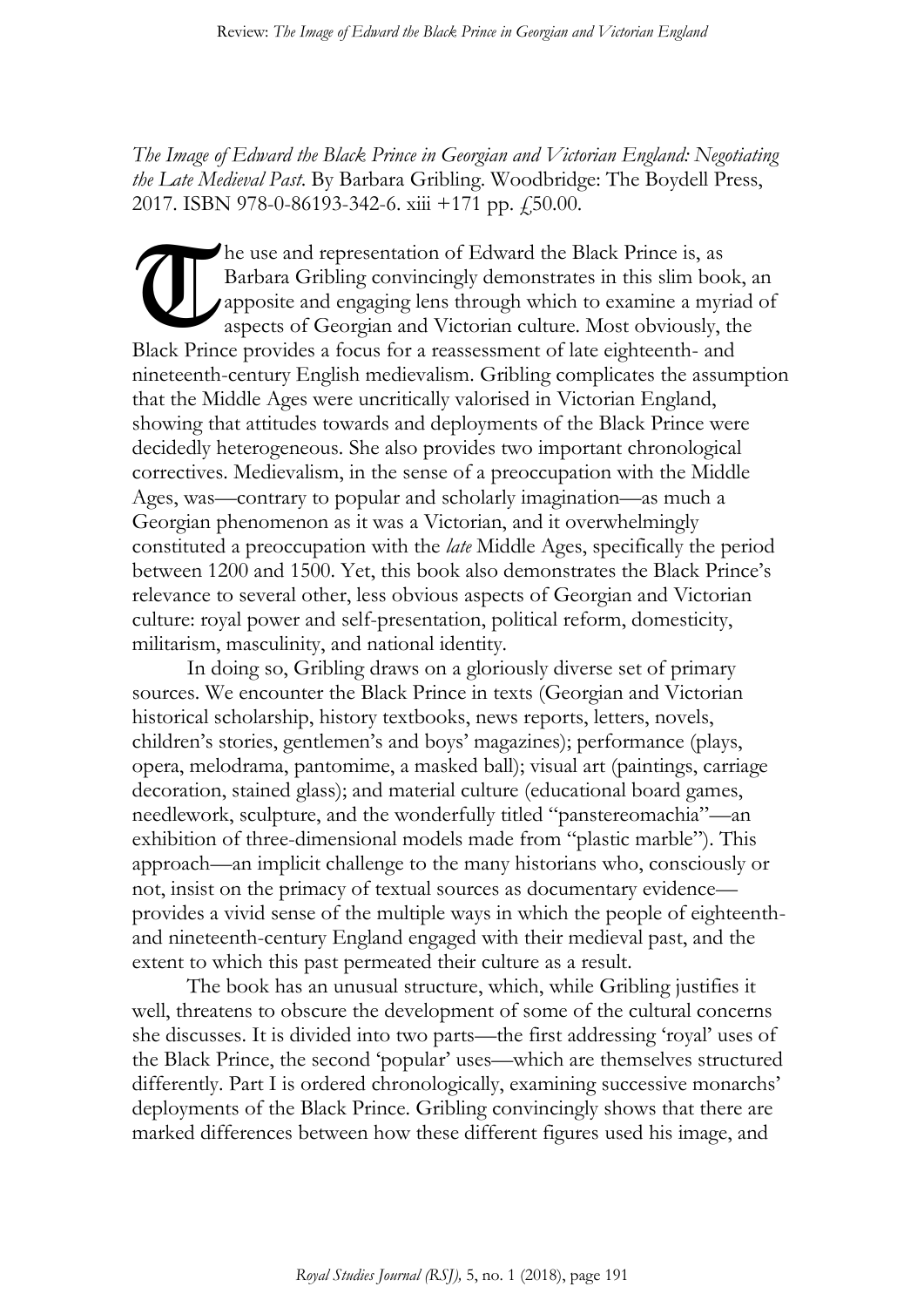that these differences were due in part to changing political contexts. Chapter 1 explores George III's uses of the Order of the Garter, both ceremonial and material—his revival of the Order; the significance of particular events, such as his 1771 installation of his son; his use of Windsor as a symbolic space; and his commissioning of a series of paintings of the Black Prince from Benjamin West—and the cultural productions, from ballads and drama to news reports, that drew on this. Chapter 2 analyses the competing representations of the Black Prince that surrounded the future George IV as prince, regent, and finally king: while George used the example of his medieval counterpart to argue desperately for a military post, others (such as William Pearce in his opera *Windsor Castle*) hoped to persuade him to emulate the Prince as a model of stable domesticity. Chapter 3, focusing on early Victorian uses of the Black Prince, demonstrates a growing problematisation of his legacy: romanticised accounts of his life inspired by the increasing popularity of historical novels were enjoyed by some but criticised by others for rose-tinting the brutality of war, while a planned fresco in the new House of Lords showing Edward III conferring the Order of the Garter upon the Black Prince caused something of an intellectual crisis over its arguable historical inaccuracy. A chronological structure is appropriate for the presentation of these arguments, and makes the book a useful source for scholars of Georgian and Victorian royal selfpresentation.

Part 2 is structured thematically, addressing more 'popular' uses of the Black Prince in relation to three issues: political reform; chivalry and character; militarism and national identity. This structure again suits the subject matter, allowing Gribling to range across genres and decades to track the changing significations of the Black Prince in relation to these concerns. Chapter 4 explores representations of the Black Prince's role in the 1376 'Good Parliament' in the context of the growth of constitutional history and nineteenth-century agitation for political reform. Chapter 5 makes a compelling intervention into the history of English masculinity, considering its relation to militarism and national identity (as opposed to the feminising influence of France), and re-dating the height of English interest in chivalry to the late eighteenth century; the Black Prince is revealed to be consistently deployed in instructional and character literature as (variously) modest and restrained, polite, pious, and physically robust. Chapter 6 analyses representations of the Black Prince as military leader, the Georgian and Victorian construction of the fourteenth century as an age of military success, and the way this aspect of medievalism intersected with national identity and empire-building.

What this bisected argument inevitably lacks, however, is a sustained analysis of the impact of 'royal' uses on 'popular' ones, and vice versa. In